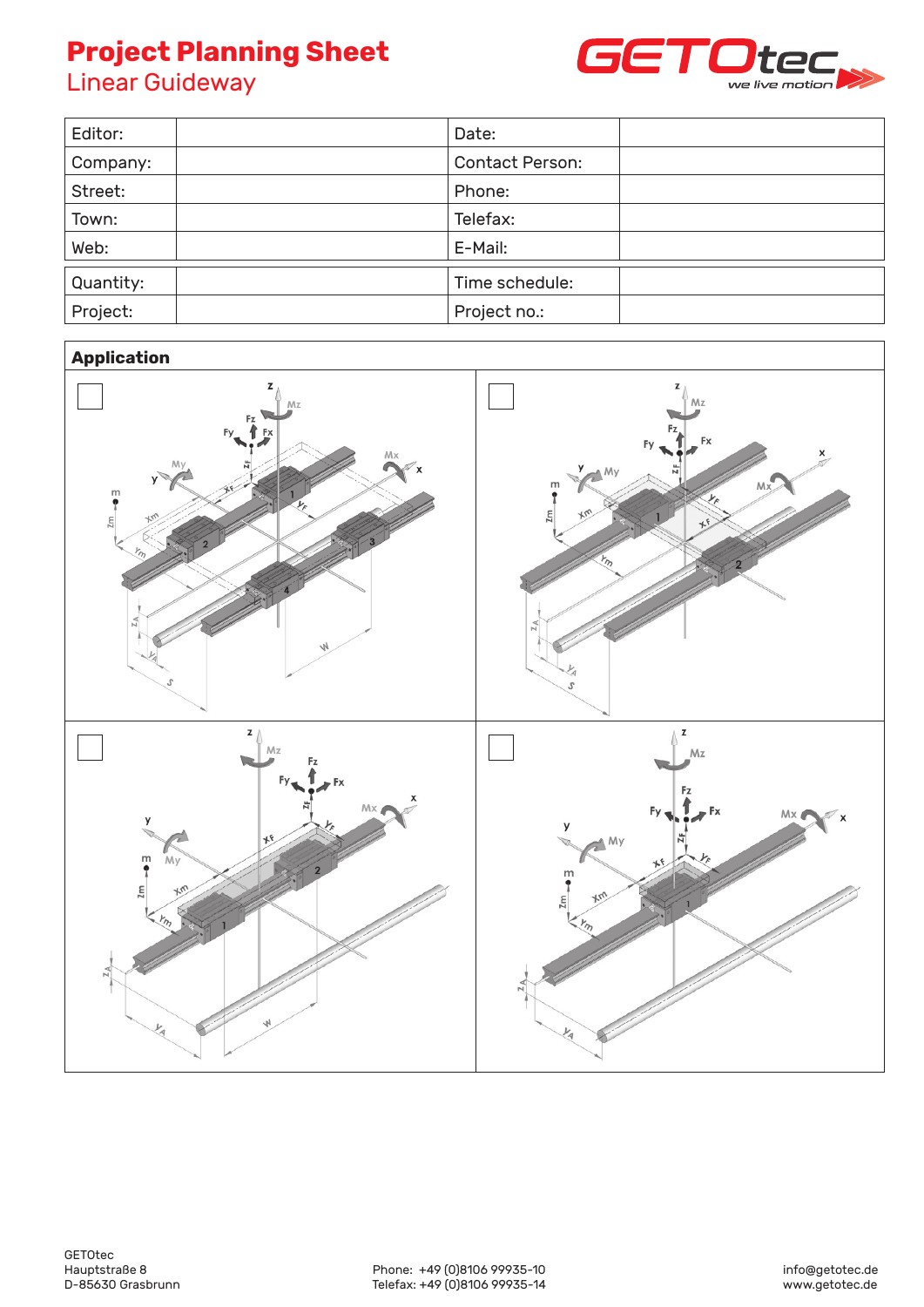## **Project Planning Sheet**

Linear Guideway



| <b>Mounting Position</b>      |                        |                        |                                  |  |  |
|-------------------------------|------------------------|------------------------|----------------------------------|--|--|
| Horizontal                    | Wall-mounting          | Vertical               | <b>System Parameters</b>         |  |  |
|                               |                        |                        | (mm)<br>$za =$<br>(mm)<br>$ya =$ |  |  |
|                               |                        |                        | (mm)<br>$S =$                    |  |  |
|                               |                        |                        | (mm)<br>$w =$                    |  |  |
|                               |                        |                        | Center of Gravity                |  |  |
| Upside down                   | Rotation around x-axis | Rotation around y-axis | (kg)<br>$m =$                    |  |  |
|                               |                        |                        | (mm)<br>$xm =$                   |  |  |
|                               |                        |                        | (mm)<br>$ym =$                   |  |  |
|                               |                        |                        | (mm)<br>$Zm =$                   |  |  |
|                               | α                      |                        | Angle                            |  |  |
|                               |                        |                        | $\alpha =$<br>(°)                |  |  |
|                               |                        |                        | $\beta =$<br>$(^\circ)$          |  |  |
| <b>Operating Temperature:</b> | min.                   | $^{\circ}$ C<br>max.   | $^{\circ}$ C                     |  |  |

| <b>Block Type</b>    |                      |                       |              |  |  |
|----------------------|----------------------|-----------------------|--------------|--|--|
| <b>Series</b>        | <b>Preload Class</b> | <b>Accuracy Class</b> |              |  |  |
| Miniature guideway   | Clearance            |                       | С            |  |  |
| <b>Ball guideway</b> | Light preload        | Z <sub>0</sub>        | H (standard) |  |  |
| Roller guideway      | Medium preload       | ZA                    | P            |  |  |
|                      | Heavy preload        | ZB                    |              |  |  |
| <b>Lubrication</b>   | <b>Rail type</b>     |                       |              |  |  |
| Oil                  | Mounting from top    | R                     |              |  |  |
| Grease               | Mounting from bottom |                       |              |  |  |

| <b>Operation time</b>      | <b>Required lifetime</b> |                            |  |  |
|----------------------------|--------------------------|----------------------------|--|--|
| $(c/h) =$<br>Cycles/hour   | 1-shift-operating        | in cycles<br>(z)<br>$Lz =$ |  |  |
| Working days/year $(d/y)=$ | 2-shift-operating        | in kilometers<br>$Lkm =$   |  |  |
|                            | 3-shift-operating        | in years<br>(V)<br>$Lv =$  |  |  |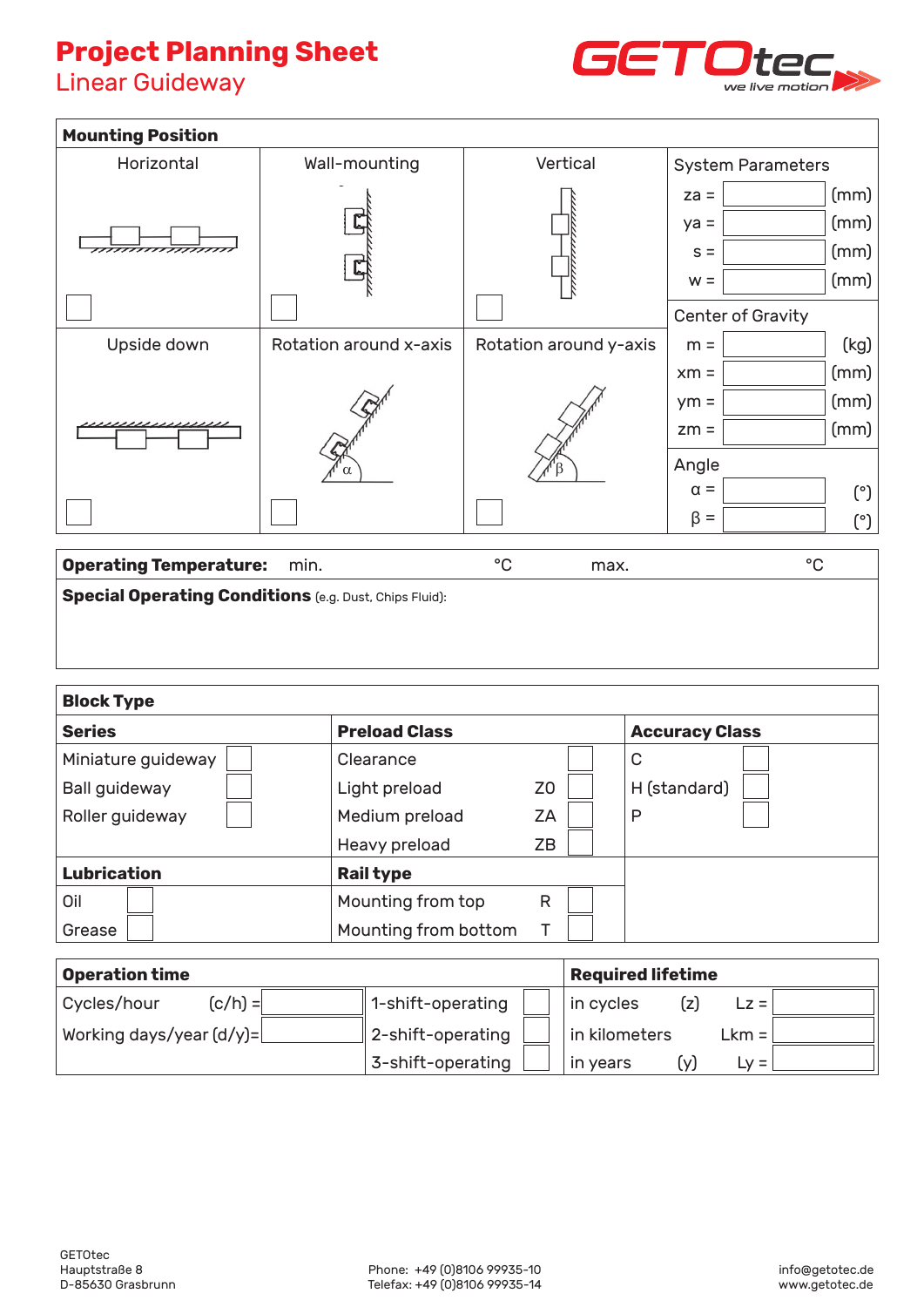# **Project Planning Sheet**

Linear Guideway



| <b>Movement</b>            |                     |         |         |         |         |         |         |
|----------------------------|---------------------|---------|---------|---------|---------|---------|---------|
| 1. acting processing force |                     | Phase 1 | Phase 2 | Phase 3 | Phase 4 | Phase 5 | Phase 6 |
| Fx                         | (N)                 |         |         |         |         |         |         |
| Fy                         | (N)                 |         |         |         |         |         |         |
| <b>Fz</b>                  | (N)                 |         |         |         |         |         |         |
| xF                         | (mm)                |         |         |         |         |         |         |
| yF                         | (mm)                |         |         |         |         |         |         |
| zF                         | (mm)                |         |         |         |         |         |         |
| 2. acting processing force |                     | Phase 1 | Phase 2 | Phase 3 | Phase 4 | Phase 5 | Phase 6 |
| <b>Fx</b>                  | (N)                 |         |         |         |         |         |         |
| Fy                         | (N)                 |         |         |         |         |         |         |
| Fz                         | (N)                 |         |         |         |         |         |         |
| xF                         | (mm)                |         |         |         |         |         |         |
| уF                         | (mm)                |         |         |         |         |         |         |
| zF                         | (mm)                |         |         |         |         |         |         |
| directly acting torque     |                     | Phase 1 | Phase 2 | Phase 3 | Phase 4 | Phase 5 | Phase 6 |
| <b>Mx</b>                  | (Nm)                |         |         |         |         |         |         |
| My                         | (Nm)                |         |         |         |         |         |         |
| Mz                         | (Nm)                |         |         |         |         |         |         |
| Motion data                |                     | Phase 1 | Phase 2 | Phase 3 | Phase 4 | Phase 5 | Phase 6 |
| Acceleration a             | (m/s <sup>2</sup> ) |         |         |         |         |         |         |
| Velocity v                 | (m/s)               |         |         |         |         |         |         |
| Deceleration<br>a          | (m/s <sup>2</sup> ) |         |         |         |         |         |         |
| Time<br>t                  | (s)                 |         |         |         |         |         |         |
| Way<br>S                   | (mm)                |         |         |         |         |         |         |
| Time slice                 | (% )                |         |         |         |         |         |         |
| Distance slice             | (% )                |         |         |         |         |         |         |

### **Description of the application / other notes**